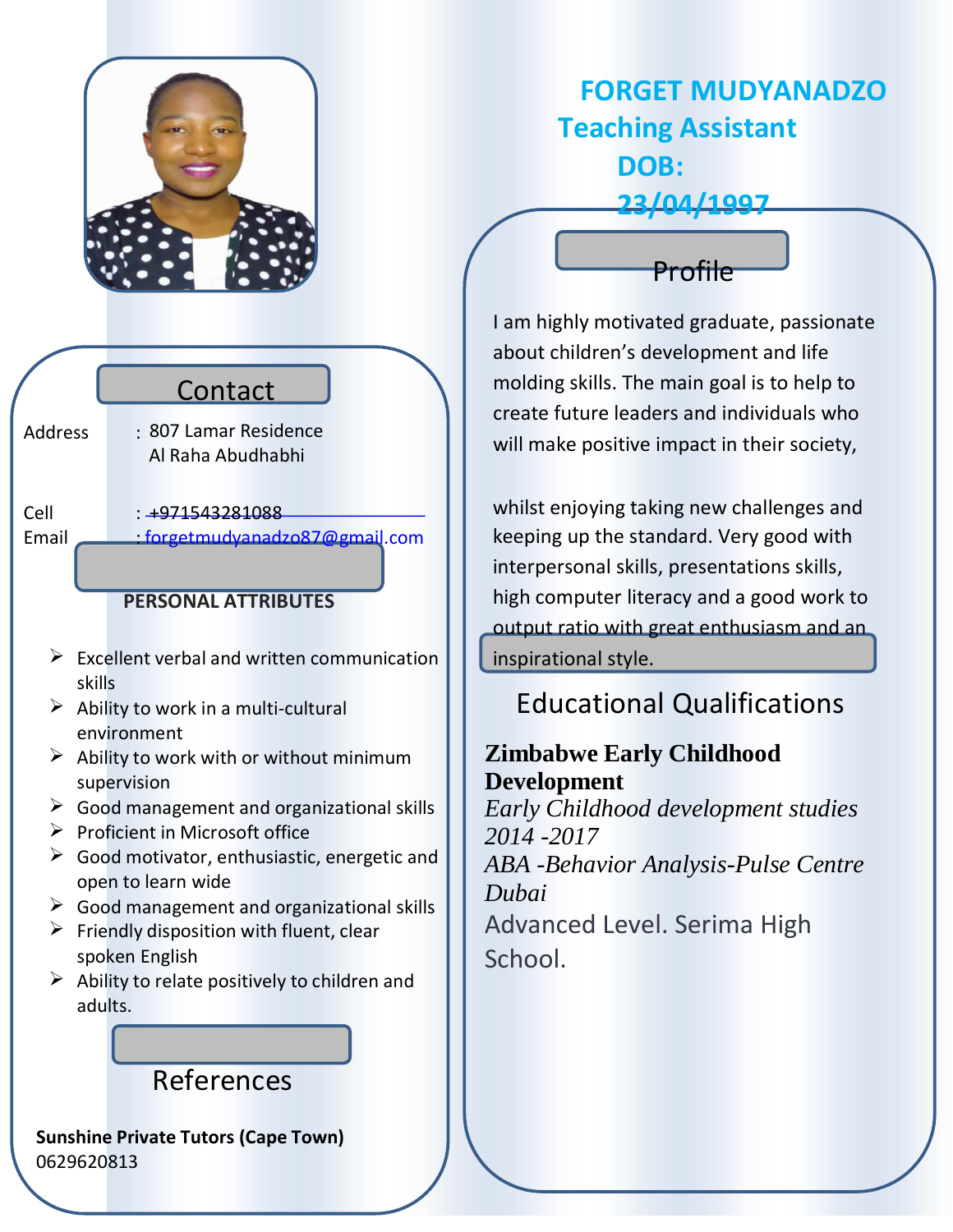## EXPERIENCE

### **HATFIELD 1 PRIMARY SCHOOL (HARARE) JANUARY 2015 – JULY 2016 POSITION: TEACHER**

#### **DUTIES:**

- Motivating and stimulating students learning abilities, often encouraging learning through experience.  $\Box$
- Providing pastoral care and support to children and providing them with a secure environment to learn.  $\square$
- Developing and producing visual aids and teaching resources.
- Organizing learning materials and resources and making imaginative use of resources.
- Assisting with the development of Student's personal, social and language abilities.  $\square$
- Supporting the development of children's basic skills, including physical coordination, speech and communication.

#### **JAIROS JIRI SCHOOL OF THE DISABLED (MASVINGO)**

**FEB 2016 – DEC 2018**

#### **POSITION: TEACHER INTERNSHIP – ELEMENTARY SCHOOL DUTIES:**

- Teach following the curriculum.  $\square$
- Plan lessons and assignments.  $\square$
- Respond to parents' enquiries promptly.  $\Box$
- Stay informed about changes and innovations in the field.
- Work with colleagues to develop or modify the curriculum for the benefit of the kids.  $\Box$